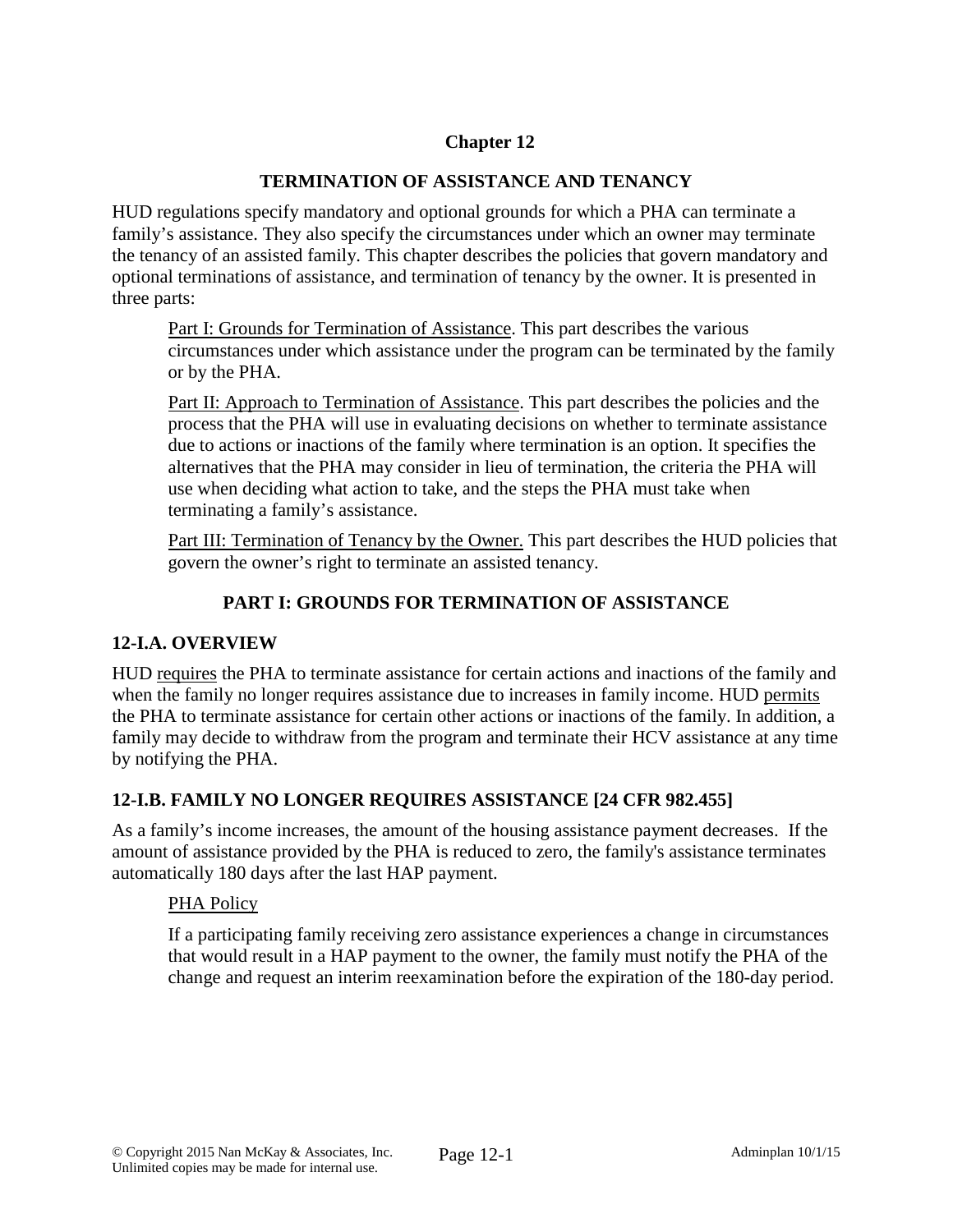# **12-I.C. FAMILY CHOOSES TO TERMINATE ASSISTANCE**

The family may request that the PHA terminate housing assistance payments on behalf of the family at any time.

#### PHA Policy

The request to terminate assistance should be made in writing and signed by the head of household, and spouse or cohead if applicable. Before terminating the family's assistance, the PHA will follow the notice requirements in Section 12-II.F.

## **12-I.D. MANDATORY TERMINATION OF ASSISTANCE**

HUD requires the PHA to terminate assistance in the following circumstances.

#### **Eviction [24 CFR 982.552(b)(2), 24 CFR 5.2005(c)(1)]**

The PHA must terminate assistance whenever a family is evicted from a unit assisted under the HCV program for a serious or repeated violation of the lease. As discussed further in section 12- II.E, incidents of actual or threatened domestic violence, dating violence, sexual assault, or stalking may not be construed as serious or repeated violations of the lease by the victim or threatened victim of such violence or stalking.

#### PHA Policy

A family will be considered *evicted* if the family moves after a legal eviction order has been issued, whether or not physical enforcement of the order was necessary.

If a family moves after the owner has given the family an eviction notice for serious or repeated lease violations but before a legal eviction order has been issued, termination of assistance is not mandatory. In such cases the PHA will determine whether the family has committed serious or repeated violations of the lease based on available evidence and may terminate assistance or take any of the alternative measures described in section 12-II.C. In making its decision, the PHA will consider the factors described in sections 12-II.D and 12-II.E. Upon consideration of such factors, the PHA may, on a case-by-case basis, choose not to terminate assistance.

*Serious and repeated lease violations* will include, but not be limited to, nonpayment of rent, disturbance of neighbors, destruction of property, or living or housekeeping habits that cause damage to the unit or premises and criminal activity. Generally, the criterion to be used will be whether or not the reason for the eviction was the fault of the tenant or guests.

#### **Failure to Provide Consent [24 CFR 982.552(b)(3)]**

The PHA must terminate assistance if any family member fails to sign and submit any consent form they are required to sign for a regular or interim reexamination. See Chapter 7 for a complete discussion of consent requirements.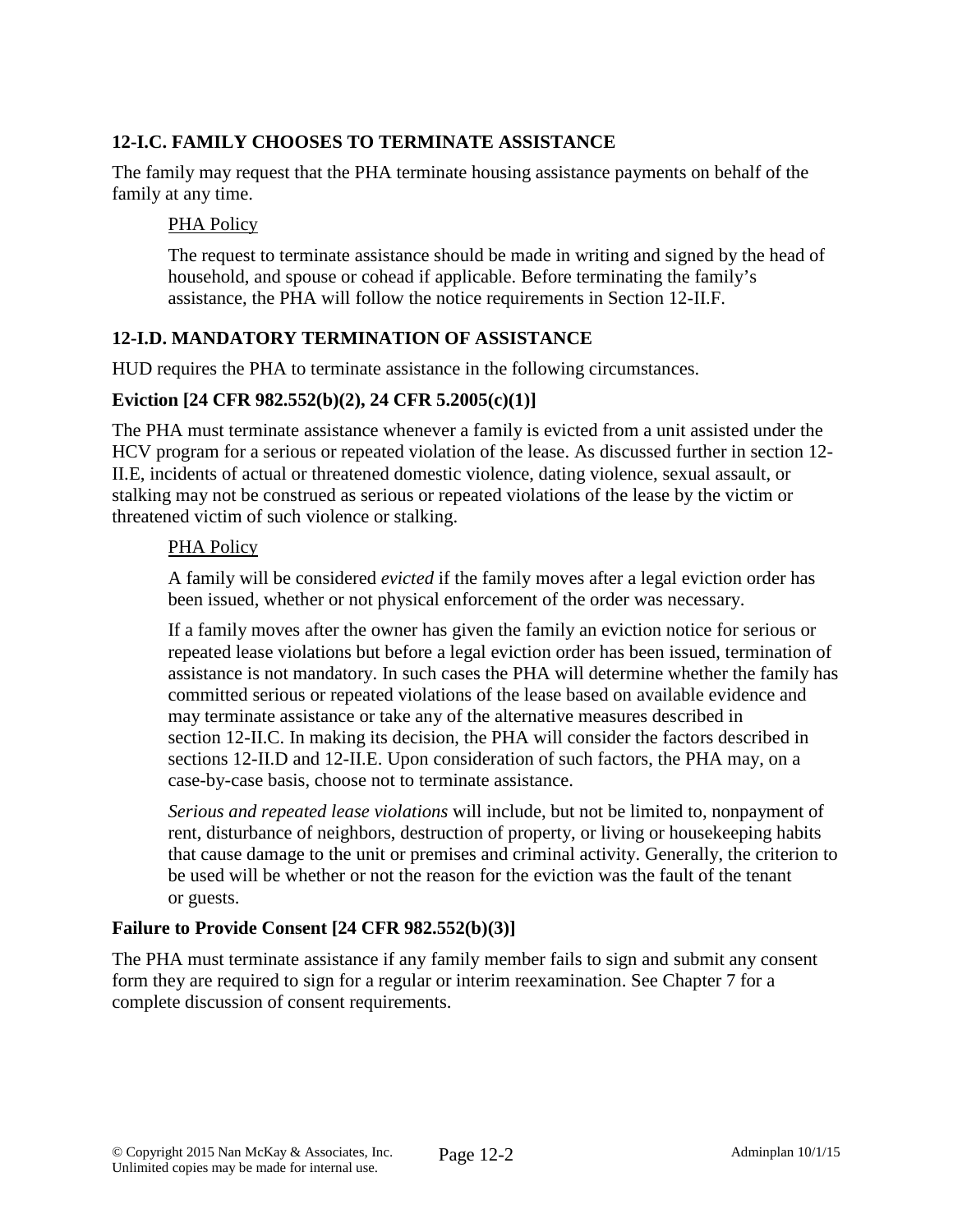## **Failure to Document Citizenship [24 CFR 982.552(b)(4) and [24 CFR 5.514(c)]**

The PHA must terminate assistance if (1) a family fails to submit required documentation within the required timeframe concerning any family member's citizenship or immigration status; (2) a family submits evidence of citizenship and eligible immigration status in a timely manner, but United States Citizenship and Immigration Services (USCIS) primary and secondary verification does not verify eligible immigration status of the family; or (3) a family member, as determined by the PHA, has knowingly permitted another individual who is not eligible for assistance to reside (on a permanent basis) in the unit.

For (3) above, such termination must be for a period of at least 24 months. This does not apply to ineligible noncitizens already in the household where the family's assistance has been prorated. See Chapter 7 for a complete discussion of documentation requirements.

## **Failure to Disclose and Document Social Security Numbers [24 CFR 5.218(c), Notice PIH 2012-10]**

The PHA must terminate assistance if a participant family fails to disclose the complete and accurate social security numbers of each household member and the documentation necessary to verify each social security number.

However, if the family is otherwise eligible for continued program assistance, and the PHA determines that the family's failure to meet the SSN disclosure and documentation requirements was due to circumstances that could not have been foreseen and were outside of the family's control, the PHA may defer the family's termination and provide the opportunity to comply with the requirement within a period not to exceed 90 calendar days from the date the PHA determined the family to be noncompliant.

## PHA Policy

The PHA will defer the family's termination and provide the family with the opportunity to comply with the requirement for a period of 90 calendar days for circumstances beyond the participant's control such as delayed processing of the SSN application by the SSA, natural disaster, fire, death in the family, or other emergency, if there is a reasonable likelihood that the participant will be able to disclose an SSN by the deadline.

## **Methamphetamine Manufacture or Production [24 CFR 982.553(b)(1)(ii)]**

The PHA must terminate assistance if any household member has ever been convicted of the manufacture or production of methamphetamine on the premises of federally-assisted housing.

## **Lifetime Registered Sex Offenders [Notice PIH 2012-28]**

Should a PHA discover that a member of an assisted household was subject to a lifetime registration requirement at admission and was erroneously admitted after June 25, 2001, the PHA must immediately terminate assistance for the household member.

In this situation, the PHA must offer the family the opportunity to remove the ineligible family member from the household. If the family is unwilling to remove that individual from the household, the PHA must terminate assistance for the household.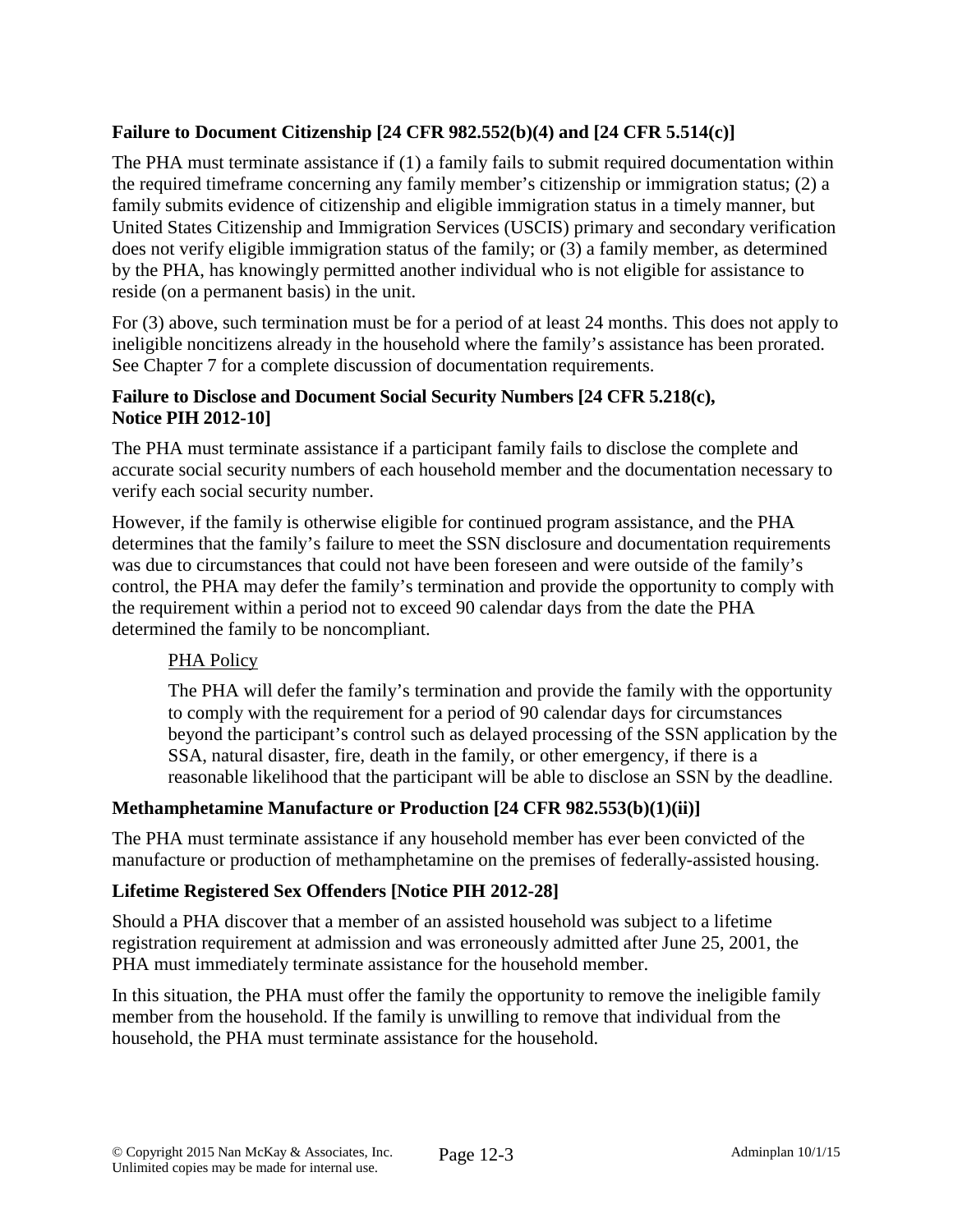## **Failure of Students to Meet Ongoing Eligibility Requirements [24 CFR 982.552(b)(5) and FR 4/10/06]**

If a student enrolled at an institution of higher education is under the age of 24, is not a veteran, is not married, does not have dependent children, is not residing with his/her parents in an HCV assisted household, and is not a person with disabilities receiving HCV assistance as of November 30, 2005, the PHA must the terminate the student's assistance if, at the time of reexamination, either the student's income or the income of the student's parents (if applicable) exceeds the applicable income limit.

If a participant household consists of both eligible and ineligible students, the eligible students shall not be terminated, but must be issued a voucher to move with continued assistance in accordance with program regulations and PHA policies, or must be given the opportunity to lease in place if the terminated ineligible student members elect to move out of the assisted unit.

# **Death of the Sole Family Member [24 CFR 982.311(d) and Notice PIH 2010-9]**

The PHA must immediately terminate program assistance for deceased single member households.

## **12-I.E. MANDATORY POLICIES AND OTHER AUTHORIZED TERMINATIONS**

## **Mandatory Policies [24 CFR 982.553(b) and 982.551(l)]**

HUD requires the PHA to establish policies that permit the PHA to terminate assistance if the PHA determines that:

- Any household member is currently engaged in any illegal use of a drug, or has a pattern of illegal drug use that interferes with the health, safety, or right to peaceful enjoyment of the premises by other residents
- Any household member's abuse or pattern of abuse of alcohol may threaten the health, safety, or right to peaceful enjoyment of the premises by other residents
- Any household member has violated the family's obligation not to engage in any drugrelated criminal activity
- Any household member has violated the family's obligation not to engage in violent criminal activity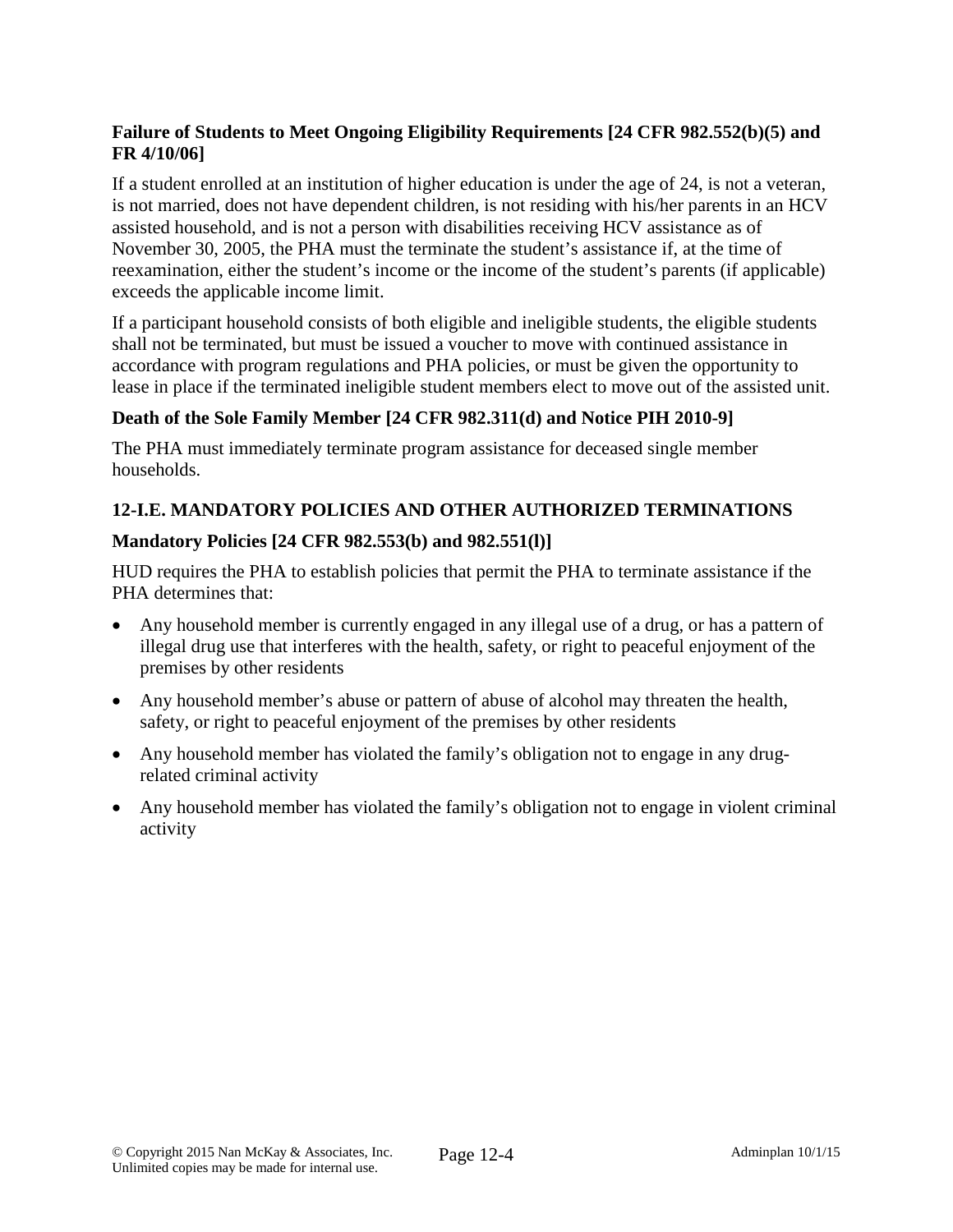### *Use of Illegal Drugs and Alcohol Abuse*

#### PHA Policy

The PHA will terminate a family's assistance if any household member is currently engaged in any illegal use of a drug, or has a pattern of illegal drug use that interferes with the health, safety, or right to peaceful enjoyment of the premises by other residents.

The PHA will terminate assistance if any household member's abuse or pattern of abuse of alcohol threatens the health, safety, or right to peaceful enjoyment of the premises by other residents.

*Currently engaged in* is defined as any use of illegal drugs during the previous six months.

The PHA will consider all credible evidence, including but not limited to, any record of arrests, convictions, or eviction of household members related to the use of illegal drugs or abuse of alcohol.

In making its decision to terminate assistance, the PHA will consider alternatives as described in Section 12-II.C and other factors described in Sections 12-II.D and 12-II.E. Upon consideration of such alternatives and factors, the PHA may, on a case-by-case basis, choose not to terminate assistance.

## *Drug-Related and Violent Criminal Activity [24 CFR 5.100]*

*Drug* means a controlled substance as defined in section 102 of the Controlled Substances Act (21 U.S.C. 802).

*Drug-related criminal activity* is defined by HUD as the illegal manufacture, sale, distribution, or use of a drug, or the possession of a drug with intent to manufacture, sell, distribute or use the drug.

*Violent criminal activity* means any criminal activity that has as one of its elements the use, attempted use, or threatened use of physical force substantial enough to cause, or be reasonably likely to cause, serious bodily injury or property damage.

## PHA Policy

The PHA will terminate a family's assistance if any household member has violated the family's obligation not to engage in any drug-related or violent criminal activity during participation in the HCV program.

The PHA will consider all credible evidence, including but not limited to, any record of arrests and/or convictions of household members related to drug-related or violent criminal activity, and any eviction or notice to evict based on drug-related or violent criminal activity.

In making its decision to terminate assistance, the PHA will consider alternatives as described in Section 12-II.C and other factors described in Sections 12-II.D and 12-II.E. Upon consideration of such alternatives and factors, the PHA may, on a case-by-case basis, choose not to terminate assistance.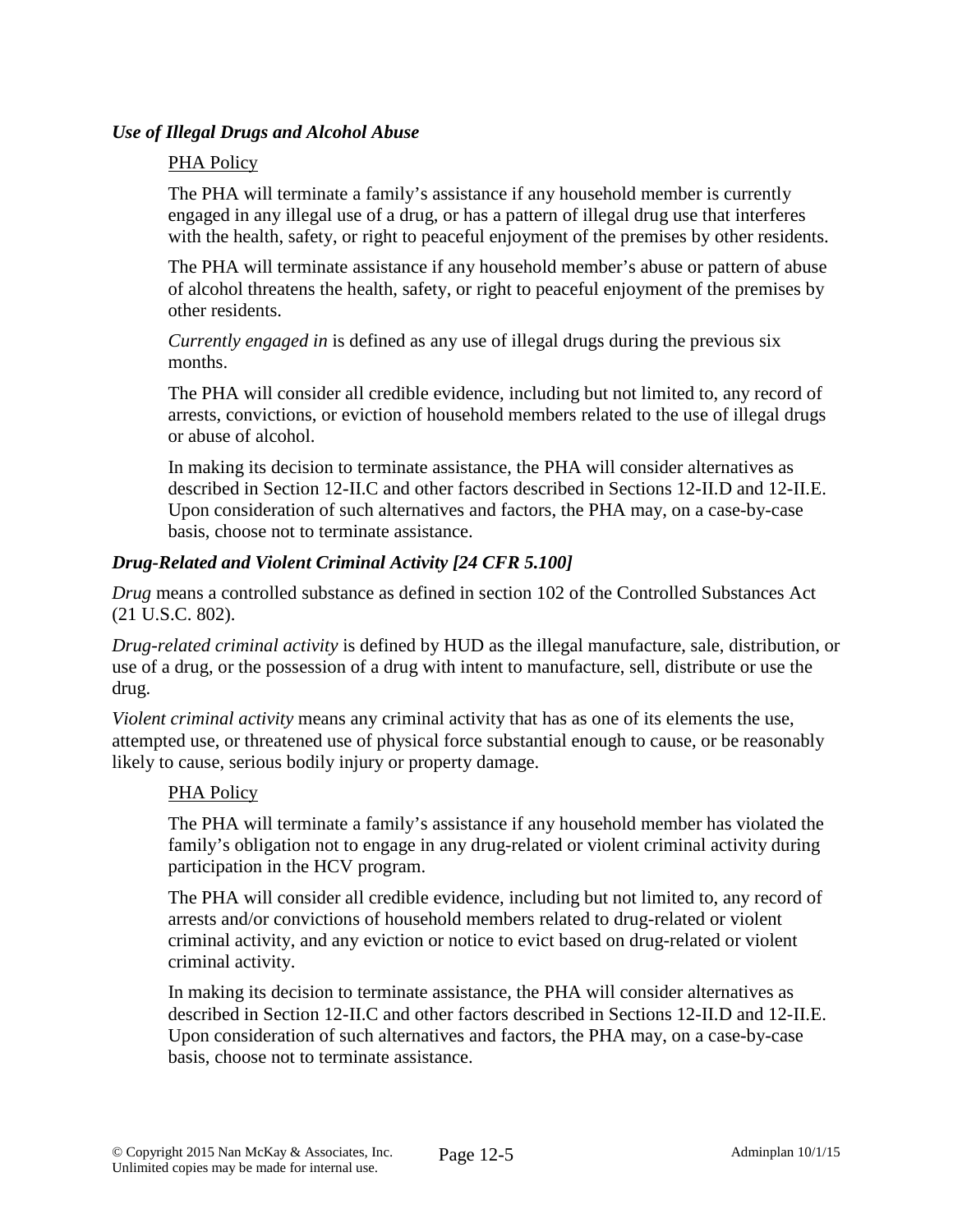## **Other Authorized Reasons for Termination of Assistance [24 CFR 982.552(c), 24 CFR 5.2005(c)]**

HUD permits the PHA to terminate assistance under a number of other circumstances. It is left to the discretion of the PHA whether such circumstances in general warrant consideration for the termination of assistance. As discussed further in section 12-II.E, the Violence against Women Act of 2013 explicitly prohibits PHAs from considering incidents of, or criminal activity directly related to, domestic violence, dating violence, sexual assault, or stalking as reasons for terminating the assistance of a victim of such abuse.

#### PHA Policy

The PHA **will not** terminate a family's assistance because of the family's failure to meet its obligations under the Family Self-Sufficiency program.

The PHA **will** terminate a family's assistance if:

The family has failed to comply with any family obligations under the program. See Exhibit 12-1 for a listing of family obligations and related PHA policies.

Any family member has been evicted from federally-assisted housing in the last five years.

Any PHA has ever terminated assistance under the program for any member of the family.

Any family member has committed fraud, bribery, or any other corrupt or criminal act in connection with any federal housing program.

The family currently owes rent or other amounts to any PHA in connection with Section 8 or public housing assistance under the 1937 Act.

The family has not reimbursed any PHA for amounts the PHA paid to an owner under a HAP contract for rent, damages to the unit, or other amounts owed by the family under the lease.

The family has breached the terms of a repayment agreement entered into with the PHA.

A family member has engaged in or threatened violent or abusive behavior toward PHA personnel.

*Abusive or violent behavior towards PHA personnel* includes verbal as well as physical abuse or violence. Use of racial epithets, or other language, written or oral, that is customarily used to intimidate may be considered abusive or violent behavior.

*Threatening* refers to oral or written threats or physical gestures that communicate intent to abuse or commit violence.

In making its decision to terminate assistance, the PHA will consider alternatives as described in Section 12-II.C and other factors described in Sections 12-II.D and 12-II.E. Upon consideration of such alternatives and factors, the PHA may, on a case-by-case basis, choose not to terminate assistance.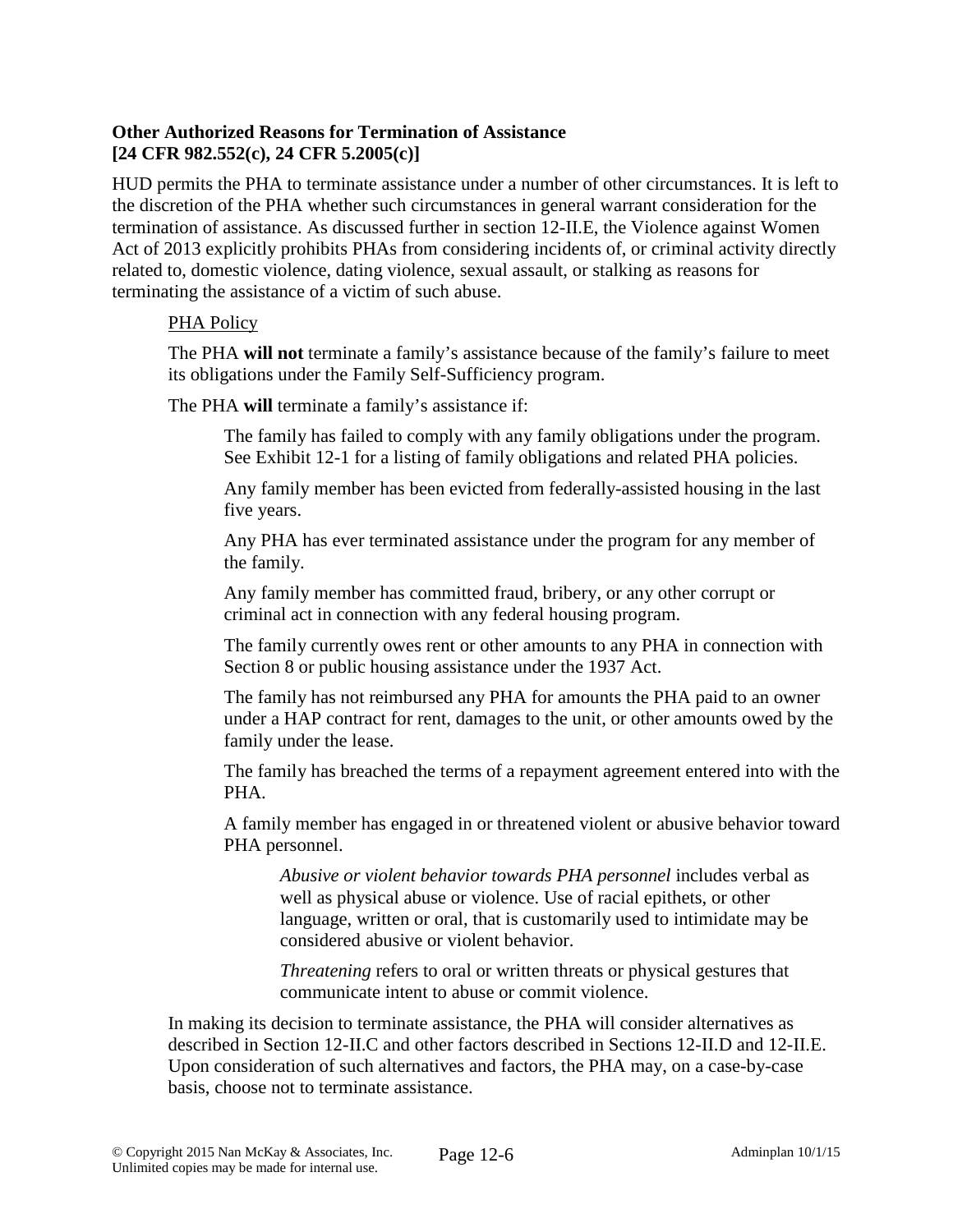## *Family Absence from the Unit [24 CFR 982.312]*

The family may be absent from the unit for brief periods. The PHA must establish a policy on how long the family may be absent from the assisted unit. However, the family may not be absent from the unit for a period of more than 180 consecutive calendar days for any reason. Absence in this context means that no member of the family is residing in the unit.

### PHA Policy

If the family is absent from the unit for more than 180 consecutive calendar days, the family's assistance will be terminated. Notice of termination will be sent in accordance with Section 12-II.F.

#### *Insufficient Funding [24 CFR 982.454]*

The PHA may terminate HAP contracts if the PHA determines, in accordance with HUD requirements, that funding under the consolidated ACC is insufficient to support continued assistance for families in the program.

#### PHA Policy

The PHA will determine whether there is sufficient funding to pay for currently assisted families according to the policies in Part VIII of Chapter 16. If the PHA determines there is a shortage of funding, prior to terminating any HAP contracts, the PHA will determine if any other actions can be taken to reduce program costs.

In the event that the PHA decides to stop issuing vouchers as a result of a funding shortfall, and the PHA is not assisting the required number of special purpose vouchers (NED families, HUD-Veterans Affairs Supportive Housing (VASH) families, and family unification program (FUP) families), when the PHA resumes issuing vouchers, the PHA will issue vouchers first to the special purpose voucher families on its waiting list until it has reached the required number of special purpose vouchers, when applicable.

If after implementing all reasonable cost cutting measures there is not enough funding available to provide continued assistance for current participants, the PHA will terminate HAP contracts as a last resort.

Prior to terminating any HAP contracts, the PHA will inform the local HUD field office. The PHA will terminate the minimum number needed in order to reduce HAP costs to a level within the PHA's annual budget authority.

If the PHA must terminate HAP contracts due to insufficient funding, the PHA will do so in accordance with the following criteria and instructions:

Families comprising the required number of special purpose vouchers, including nonelderly disabled (NED), HUD-Veteran's Affairs Supportive Housing (HUD-VASH), and family unification program (FUP) will be the last to be terminated.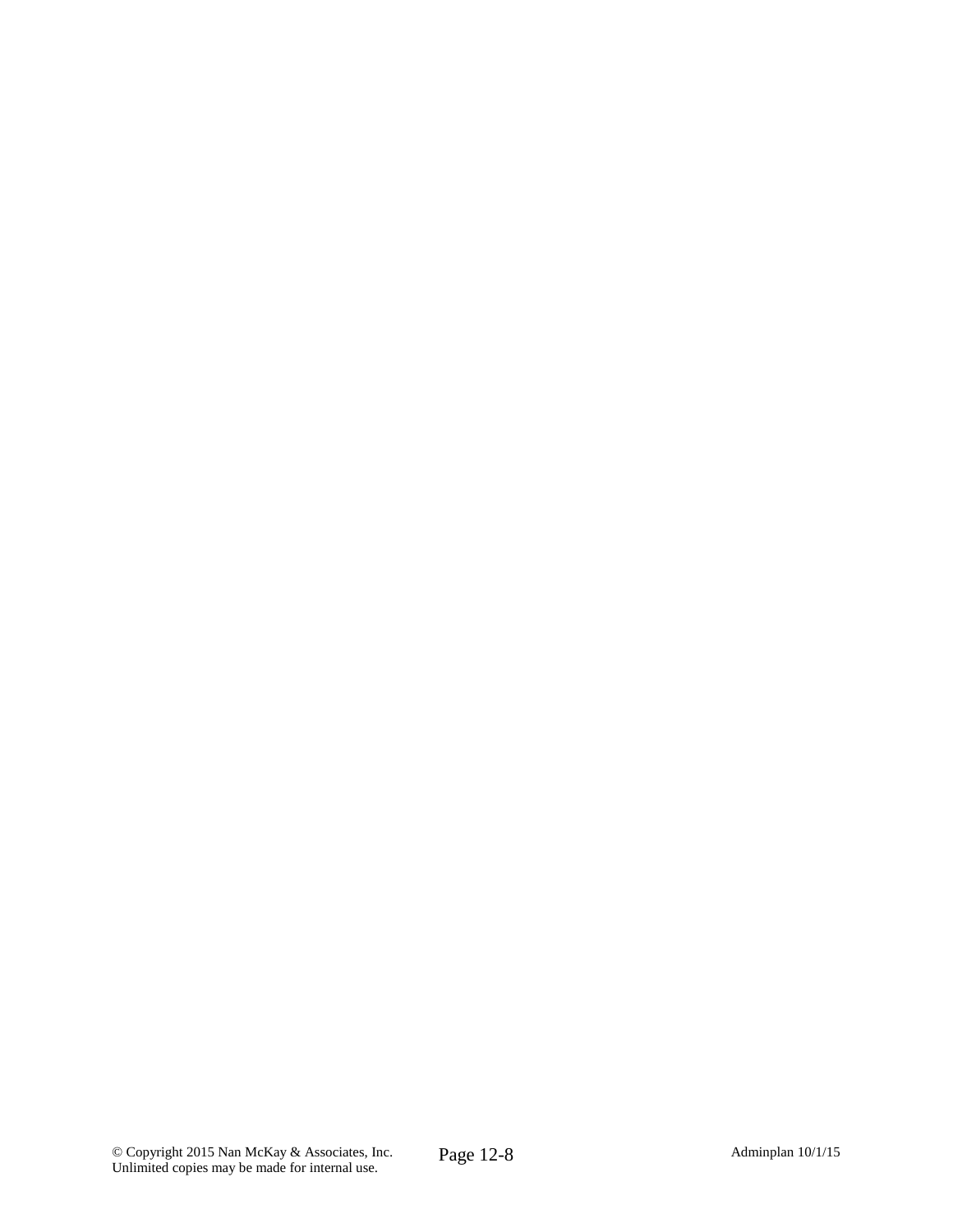# **PART II: APPROACH TO TERMINATION OF ASSISTANCE**

### **12-II.A. OVERVIEW**

The PHA is required by regulation to terminate a family's assistance for certain actions or inactions of the family. For other types of actions or inactions of the family, the regulations give the PHA the authority to either terminate the family's assistance or to take another action. This part discusses the various actions the PHA may choose to take when it has discretion, and outlines the criteria the PHA will use to make its decision about whether or not to terminate assistance. It also specifies the requirements for the notification to the family of the PHA's intent to terminate assistance.

# **12-II.B. METHOD OF TERMINATION [24 CFR 982.552(a)(3)]**

Termination of assistance for a participant may include any or all of the following:

- Terminating housing assistance payments under a current HAP contract,
- Refusing to enter into a new HAP contract or approve a lease, or
- Refusing to process a request for or to provide assistance under portability procedures.

## **12-II.C. ALTERNATIVES TO TERMINATION OF ASSISTANCE**

#### **Change in Household Composition**

As a condition of continued assistance, the PHA may require that any household member who participated in or was responsible for an offense no longer resides in the unit [24 CFR 982.552(c)(2)(ii)].

#### PHA Policy

As a condition of continued assistance, the head of household must certify that the culpable family member has vacated the unit and will not be permitted to visit or to stay as a guest in the assisted unit. The family must present evidence of the former family member's current address upon PHA request.

#### **Repayment of Family Debts**

#### PHA Policy

If a family owes amounts to the PHA, as a condition of continued assistance, the PHA will require the family to repay the full amount or to enter into a repayment agreement, within 30 days of receiving notice from the PHA of the amount owed. See Chapter 16 for policies on repayment agreements.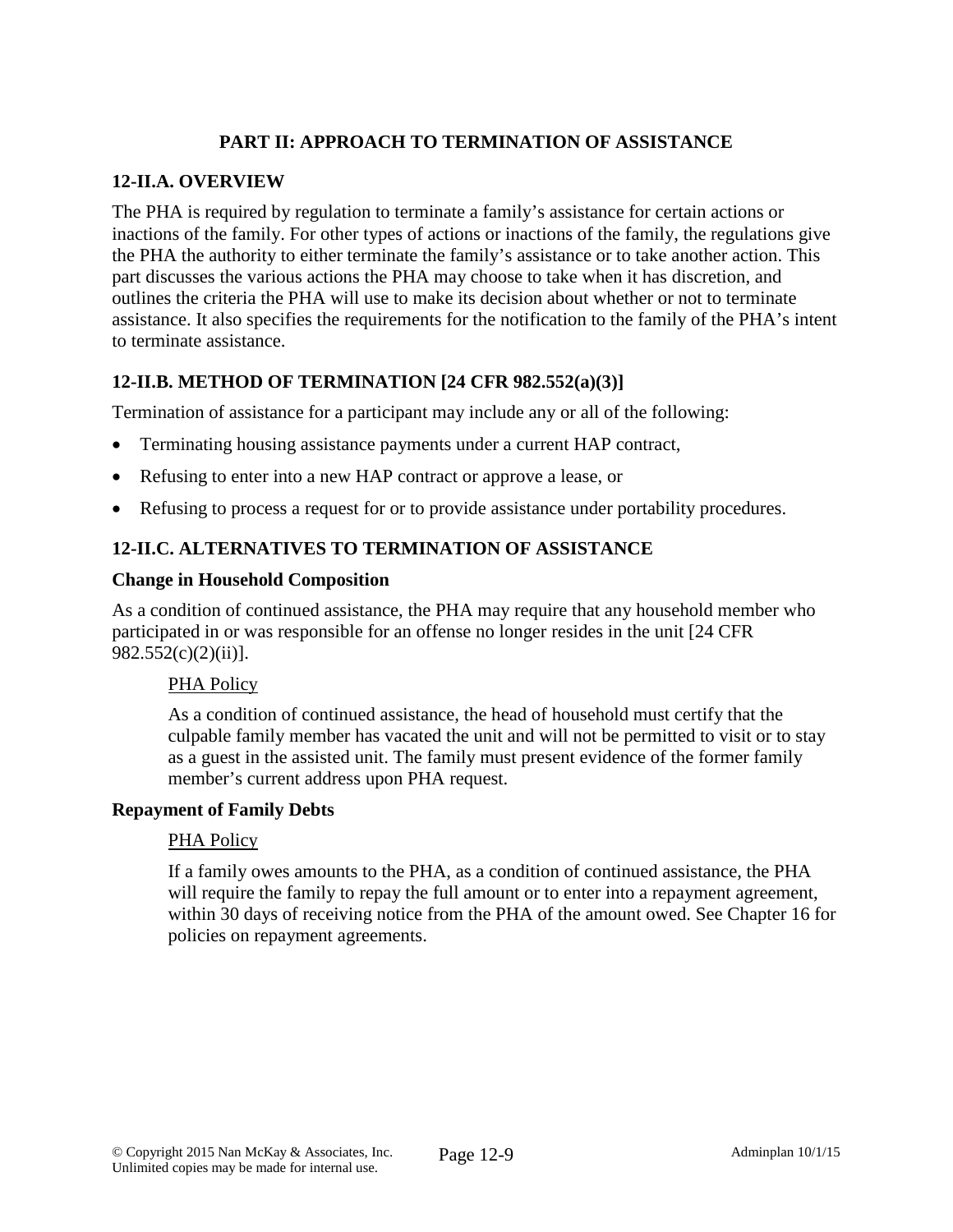# **12-II.D. CRITERIA FOR DECIDING TO TERMINATE ASSISTANCE**

#### **Evidence**

For criminal activity, HUD permits the PHA to terminate assistance if a *preponderance of the evidence* indicates that a household member has engaged in the activity, regardless of whether the household member has been arrested or convicted [24 CFR 982.553(c)].

#### PHA Policy

The PHA will use the concept of the preponderance of the evidence as the standard for making all termination decisions.

*Preponderance of the evidence* is defined as evidence which is of greater weight or more convincing than the evidence which is offered in opposition to it; that is, evidence which as a whole shows that the fact sought to be proved is more probable than not. Preponderance of the evidence may not be determined by the number of witnesses, but by

the greater weight of all evidence

## **Consideration of Circumstances [24 CFR 982.552(c)(2)(i)]**

The PHA is permitted, but not required, to consider all relevant circumstances when determining whether a family's assistance should be terminated.

#### PHA Policy

The PHA will consider the following factors when making its decision to terminate assistance:

The seriousness of the case, especially with respect to how it would affect other residents

The effects that termination of assistance may have on other members of the family who were not involved in the action or failure to act

The extent of participation or culpability of individual family members, including whether the culpable family member is a minor or a person with disabilities or (as discussed further in section 12-II.E) a victim of domestic violence, dating violence, sexual assault or stalking

The length of time since the violation occurred, the family's recent history and the likelihood of favorable conduct in the future

In the case of drug or alcohol abuse, whether the culpable household member is participating in or has successfully completed a supervised drug or alcohol rehabilitation program or has otherwise been rehabilitated successfully

The PHA will require the participant to submit evidence of the household member's current participation in or successful completion of a supervised drug or alcohol rehabilitation program, or evidence of otherwise having been rehabilitated successfully.

In the case of program abuse, the dollar amount of the overpaid assistance and whether or not a false certification was signed by the family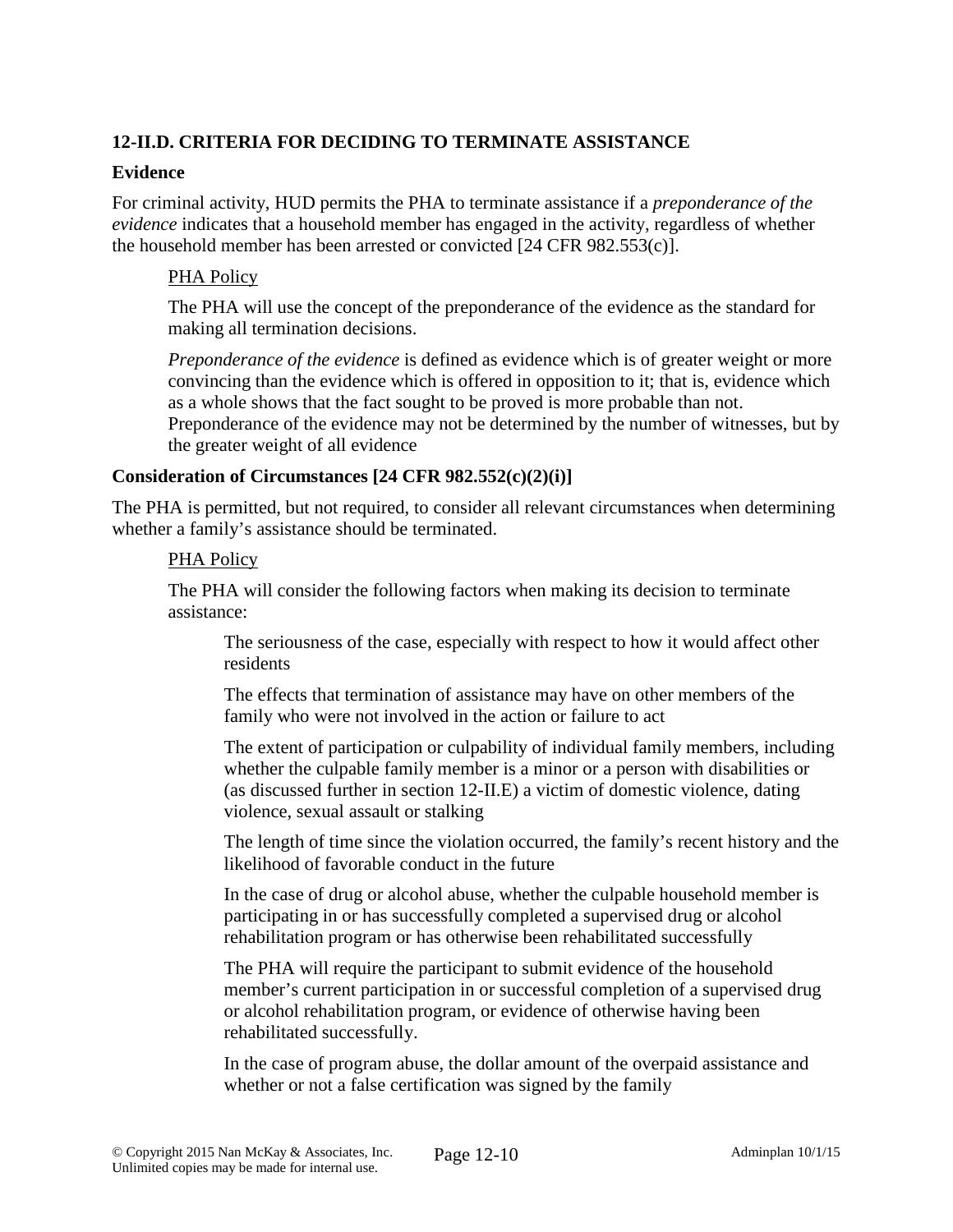## **Reasonable Accommodation [24 CFR 982.552(c)(2)(iv)]**

If the family includes a person with disabilities, the PHA's decision to terminate the family's assistance is subject to consideration of reasonable accommodation in accordance with 24 CFR Part 8.

## PHA Policy

If a family indicates that the behavior of a family member with a disability is the reason for a proposed termination of assistance, the PHA will determine whether the behavior is related to the disability. If so, upon the family's request, the PHA will determine whether alternative measures are appropriate as a reasonable accommodation. The PHA will only consider accommodations that can reasonably be expected to address the behavior that is the basis of the proposed termination of assistance. See Chapter 2 for a discussion of reasonable accommodation.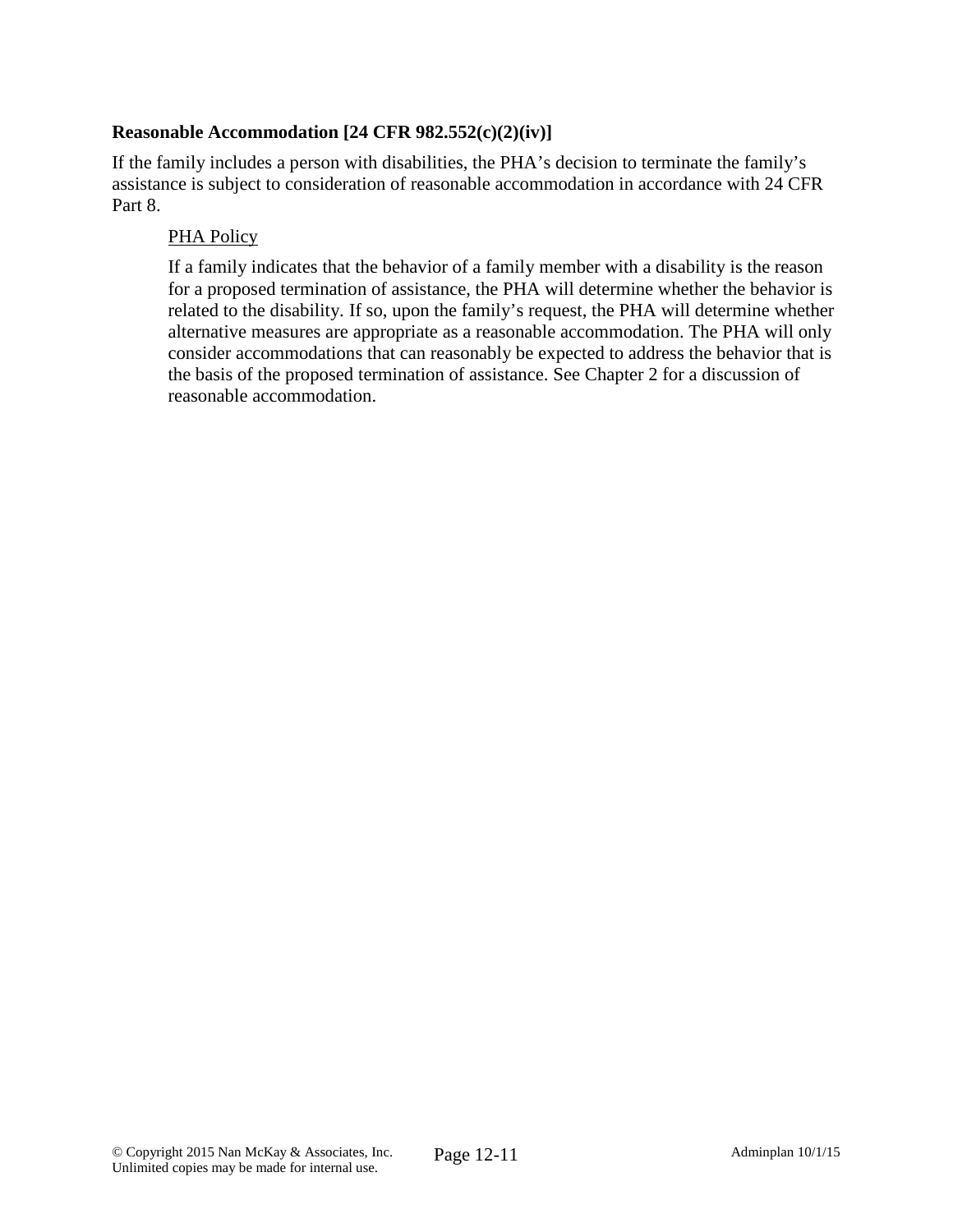# **12-II.E. TERMINATIONS RELATED TO DOMESTIC VIOLENCE, DATING VIOLENCE, SEXUAL ASSAULT OR STALKING**

This section describes the protections against termination of assistance that the Violence against Women Act of 2013 (VAWA) provides for victims of domestic violence, dating violence, sexual assault and stalking. For general VAWA requirements, key VAWA definitions, and PHA policies pertaining to notification, documentation, and confidentiality, see section 16-IX of this plan.

# **VAWA Protections against Termination**

VAWA provides four specific protections against termination of HCV assistance for victims of domestic violence, dating violence, sexual assault or stalking. (*Note:* The second, third, and fourth protections also apply to terminations of tenancy or occupancy by owners participating in the HCV program, as do the limitations discussed under the next heading.)

First, VAWA provides that a PHA may not terminate assistance to a family that moves out of an assisted unit in violation of the lease, with or without prior notification to the PHA, if the move occurred to protect the health or safety of a family member who is or has been the victim of domestic violence, dating violence, sexual assault or stalking and who reasonably believed he or she was imminently threatened by harm from further violence if he or she remained in the unit [24 CFR 982.354(b)(4)].

Second, it provides that an incident or incidents of actual or threatened domestic violence, dating violence, sexual assault or stalking may not be construed either as a serious or repeated lease violation by the victim or as good cause to terminate the assistance of the victim [24 CFR 5.2005(c)(1)].

Third, it provides that criminal activity directly related to domestic violence, dating violence, sexual assault or stalking may not be construed as cause for terminating the assistance of a tenant if a member of the tenant's household, a guest, or another person under the tenant's control is the one engaging in the criminal activity and the tenant or affiliated individual or other individual is the actual or threatened victim of the domestic violence, dating violence, or stalking [24 CFR 5.2005(c)(2)].

Fourth, it gives PHAs the authority to terminate assistance to any tenant or lawful occupant who engages in criminal acts of physical violence against family members or others without terminating assistance to, or otherwise penalizing, the victim of the violence [24 CFR 5.2009(a)].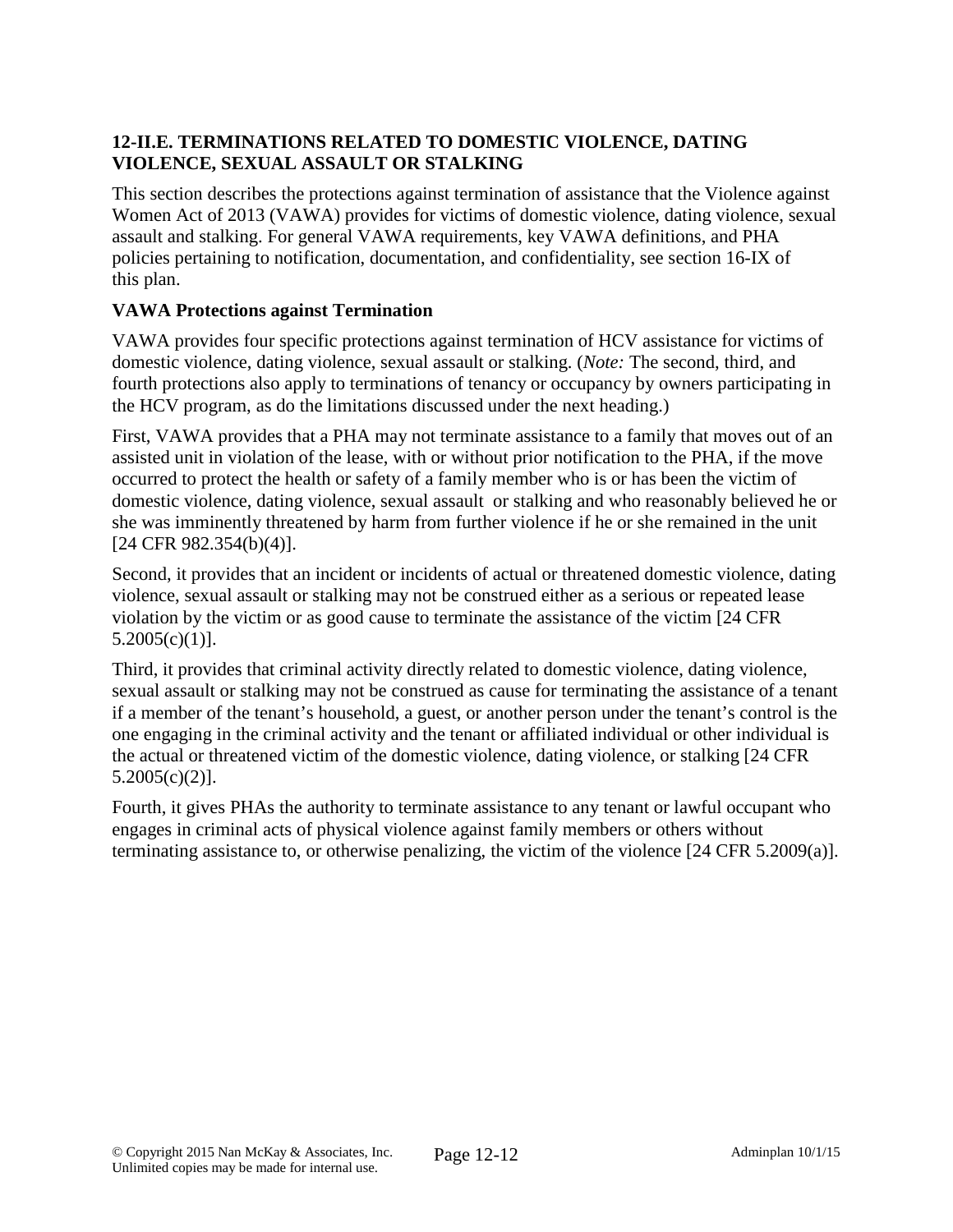## **Limitations on VAWA Protections [24 CFR 5.2005(d) and (e)]**

VAWA does not limit the authority of a PHA to terminate the assistance of a victim of abuse for reasons unrelated to domestic violence, dating violence, sexual assault or stalking so long as the PHA does not subject the victim to a more demanding standard than it applies to other program participants [24 CFR 5.2005(d)(1)].

Likewise, VAWA does not limit the authority of a PHA to terminate the assistance of a victim of domestic violence, dating violence, sexual assault or stalking if the PHA can demonstrate an actual and imminent threat to other tenants or those employed at or providing service to the assisted property if the victim is not terminated from assistance  $[24 \text{ CFR } 5.2005 \text{ (d)}(2)]$ .

HUD regulations define *actual and imminent threat* to mean words, gestures, actions, or other indicators of a physical threat that (a) is real, (b) would occur within an immediate time frame, and (c) could result in death or serious bodily harm [24 CFR 5.2005(d)(2) and (e)]. In determining whether an individual would pose an actual and imminent threat, the factors to be considered include:

- The duration of the risk
- The nature and severity of the potential harm
- The likelihood that the potential harm will occur
- The length of time before the potential harm would occur  $[24 \text{ CFR } 5.2005(e)]$

Even when a victim poses an actual and imminent threat, however, HUD regulations authorize a PHA to terminate the victim's assistance "only when there are no other actions that could be taken to reduce or eliminate the threat"  $[24 \text{ CFR } 5.2005 \text{ (d)}(3)]$ .

## PHA Policy

In determining whether a program participant who is a victim of domestic violence, dating violence, sexual assault or stalking is an actual and imminent threat to other tenants or those employed at or providing service to a property, the PHA will consider the following, and any other relevant, factors:

Whether the threat is toward an employee or tenant other than the victim of domestic violence, dating violence, sexual assault or stalking

Whether the threat is a physical danger beyond a speculative threat

Whether the threat is likely to happen within a short period of time

Whether the threat to other tenants or employees can be eliminated in some other way, such as by helping the victim relocate to a confidential location or seeking a legal remedy to prevent the perpetrator from acting on the threat

If the participant wishes to contest the PHA's determination that he or she is an actual and imminent threat to other tenants or employees, the participant may do so as part of the informal hearing.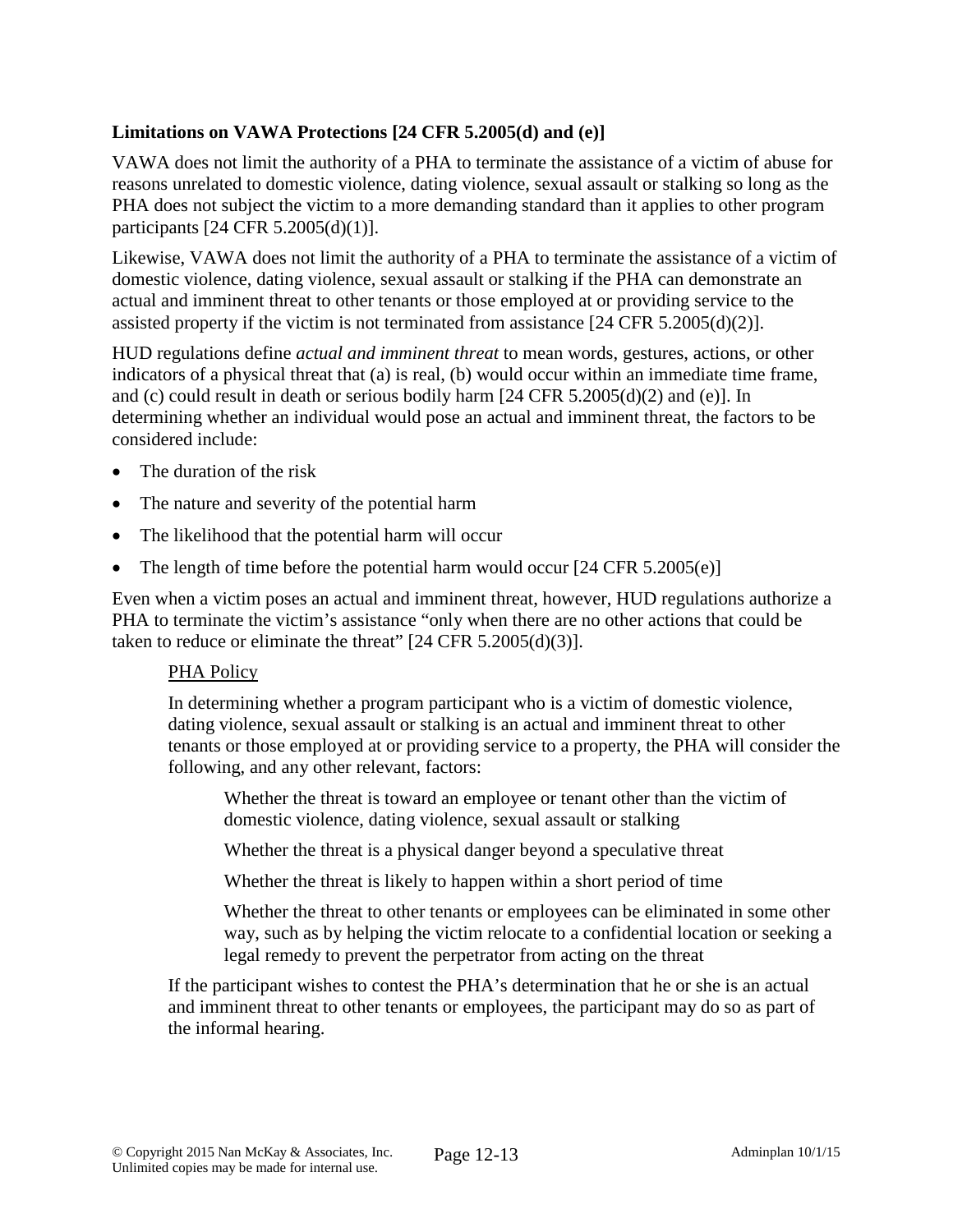## **Documentation of Abuse [24 CFR 5.2007]**

## PHA Policy

When an individual facing termination of assistance for reasons related to domestic violence, dating violence, sexual assault or stalking claims protection under VAWA, the PHA will request that the individual provide documentation supporting the claim in accordance with the policies in section 16-IX.D of this plan.

The PHA reserves the right to waive the documentation requirement if it determines that a statement or other corroborating evidence from the individual will suffice. In such cases the PHA will document the waiver in the individual's file.

## **Terminating the Assistance of a Domestic Violence Perpetrator**

Although VAWA provides protection against termination of assistance for victims of domestic violence, it does not provide such protection for perpetrators. VAWA gives the PHA the explicit authority to "terminate assistance to any individual who is a tenant or lawful occupant and who engages in criminal acts of physical violence against family members or others" without terminating assistance to "or otherwise penalizing the victim of such violence who is also a tenant or lawful occupant" [24 CFR 5.2009(a)]. This authority is not dependent on a bifurcated lease or other eviction action by an owner against an individual family member. Further, this authority supersedes any local, state, or other federal law to the contrary. However, if the PHA chooses to exercise this authority, it must follow any procedures prescribed by HUD or by applicable local, state, or federal law regarding termination of assistance. This means that the PHA must follow the same rules when terminating assistance to an individual as it would when terminating the assistance of an entire family [3/16/07 *Federal Register* notice on the applicability of VAWA to HUD programs].

## PHA Policy

The PHA will terminate assistance to a family member if the PHA determines that the family member has committed criminal acts of physical violence against other family members or others. This action will not affect the assistance of the remaining, nonculpable family members.

In making its decision, the PHA will consider all credible evidence, including, but not limited to, a signed certification (form HUD-50066) or other documentation of abuse submitted to the PHA by the victim in accordance with this section and section 16-IX.D. The PHA will also consider the factors in section 12-II.D. Upon such consideration, the PHA may, on a case-by-case basis, choose not to terminate the assistance of the culpable family member.

If the PHA does terminate the assistance of the culpable family member, it will do so in accordance with applicable law, HUD regulations, and the policies in this plan.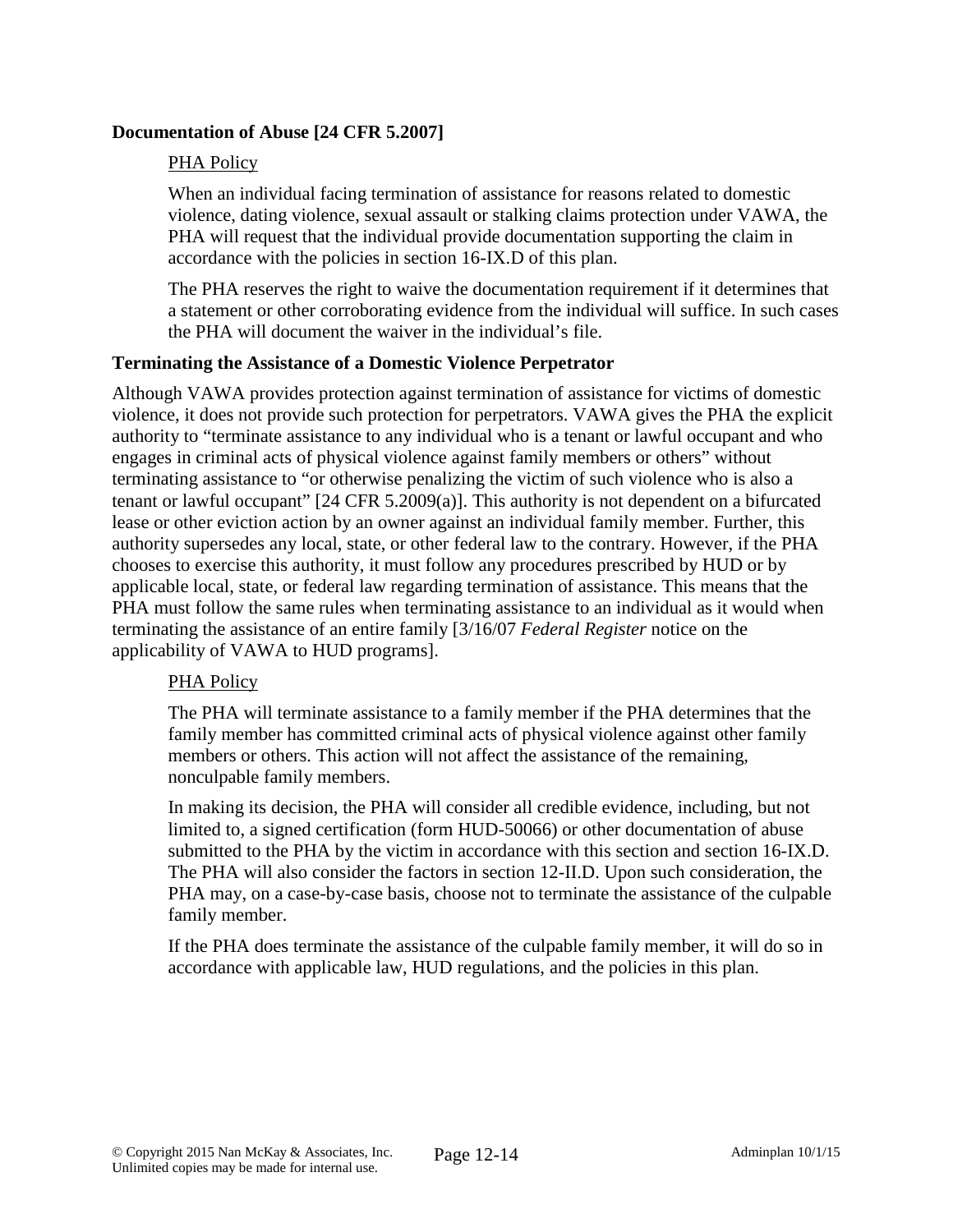# **12-II.F. TERMINATION NOTICE**

HUD regulations require PHAs to provide written notice of termination of assistance to a family only when the family is entitled to an informal hearing. However, since the family's HAP contract and lease will also terminate when the family's assistance terminates [form HUD-52641], it is a good business practice to provide written notification to both owner and family anytime assistance will be terminated, whether voluntarily or involuntarily.

### PHA Policy

Whenever a family's assistance will be terminated, the PHA will send a written notice of termination to the family and to the owner. The PHA will also send a form HUD-50066 to the family with the termination notice. The notice will state the date on which the termination will become effective. This date generally will be at least 30 calendar days following the date of the termination notice, but exceptions will be made whenever HUD rules, other PHA policies, or the circumstances surrounding the termination require.

When the PHA notifies an owner that a family's assistance will be terminated, the PHA will, if appropriate, advise the owner of his/her right to offer the family a separate, unassisted lease.

If a family whose assistance is being terminated is entitled to an informal hearing, the notice of termination that the PHA sends to the family must meet the additional HUD and PHA notice requirements discussed in section 16-III.C of this plan. VAWA 2013 expands notification requirements to require PHAs to provide notice of VAWA rights and the HUD 50066 form whena PHA terminates a household's housing benefits.

#### PHA Policy

Whenever the PHA decides to terminate a family's assistance because of the family's action or failure to act, the PHA will include in its termination notice the VAWA information described in section 16-IX.C of this plan and a form HUD-50066. The PHA will request in writing that a family member wishing to claim protection under VAWA notify the PHA within 10 business days.

Still other notice requirements apply in two situations:

- If a criminal record is the basis of a family's termination, the PHA must provide a copy of the record to the subject of the record and the tenant so that they have an opportunity to dispute the accuracy and relevance of the record [24 CFR 982.553(d)(2)].
- If immigration status is the basis of a family's termination, as discussed in section 12-I.D, the special notice requirements in section 16-III.D must be followed.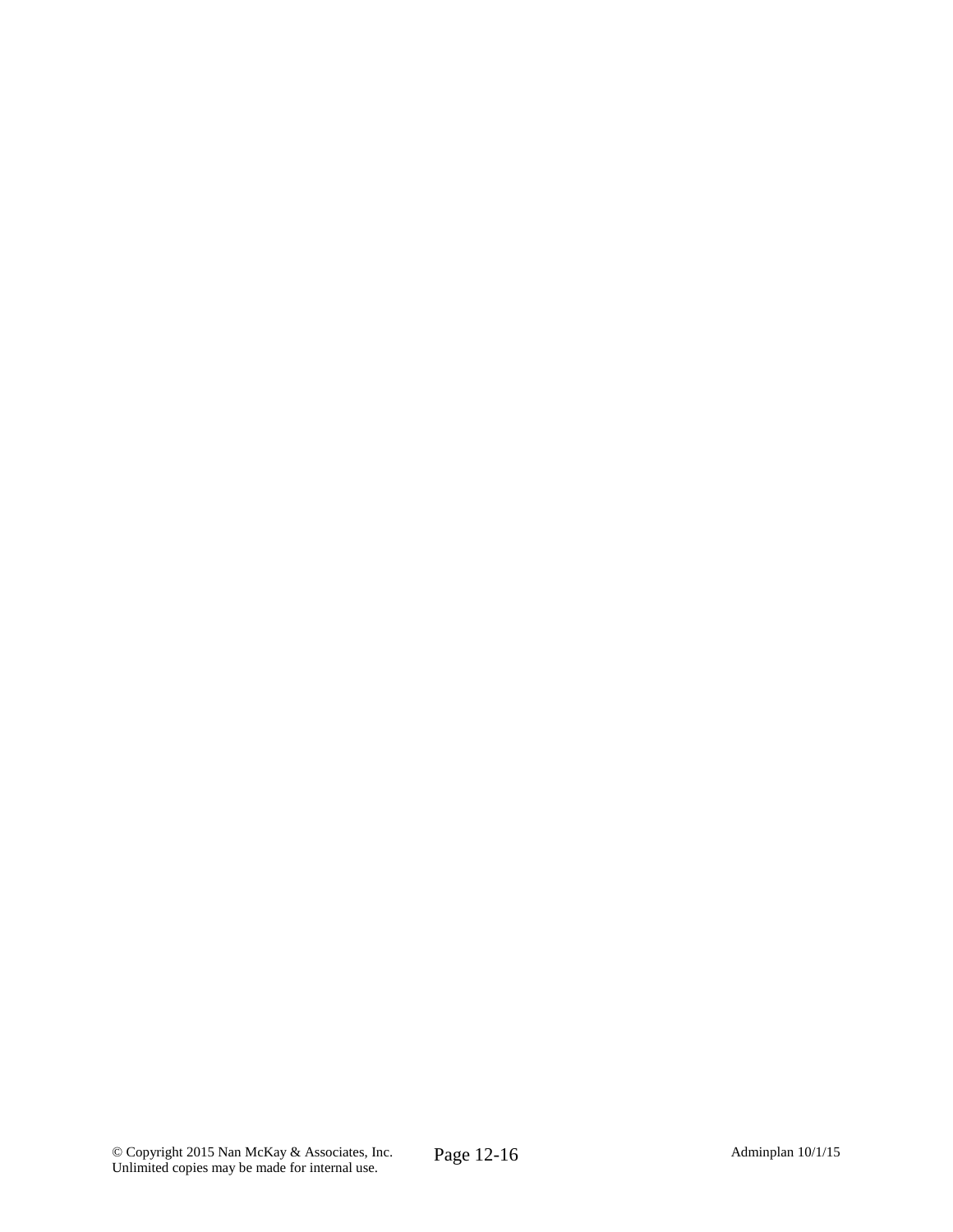# **PART III: TERMINATION OF TENANCY BY THE OWNER**

#### **12-III.A. OVERVIEW**

Termination of an assisted tenancy is a matter between the owner and the family; the PHA is not directly involved. However, the owner is under some constraints when terminating an assisted tenancy. Termination of tenancy for certain reasons will also result in termination of assistance as discussed in this section.

### **12-III.B. GROUNDS FOR OWNER TERMINATION OF TENANCY [24 CFR 982.310, 24 CFR 5.2005(c), and Form HUD-52641-A, Tenancy Addendum]**

During the term of the lease, the owner is not permitted to terminate the tenancy except for serious or repeated violations of the lease, certain violations of state or local law, or other good cause.

#### **Serious or Repeated Lease Violations**

The owner is permitted to terminate the family's tenancy for serious or repeated violations of the terms and conditions of the lease, except when the violations are related to incidents of actual or threatened domestic violence, dating violence, sexual assault or stalking and the victim is protected from eviction by the Violence against Women Act of 2013 (see section 12-II.E). A serious lease violation includes failure to pay rent or other amounts due under the lease. However, the PHA's failure to make a HAP payment to the owner is not a violation of the lease between the family and the owner.

#### **Violation of Federal, State, or Local Law**

The owner is permitted to terminate the tenancy if a family member violates federal, state, or local law that imposes obligations in connection with the occupancy or use of the premises.

#### **Criminal Activity or Alcohol Abuse**

The owner may terminate tenancy during the term of the lease if any *covered person*—meaning any member of the household, a guest, or another person under the tenant's control—commits any of the following types of criminal activity (for applicable definitions see 24 CFR 5.100):

- Any criminal activity that threatens the health or safety of, or the right to peaceful enjoyment of the premises by, other residents (including property management staff residing on the premises)
- Any criminal activity that threatens the health or safety of, or the right to peaceful enjoyment of their residences by, persons residing in the immediate vicinity of the premises
- Any violent criminal activity on or near the premises
- Any drug-related criminal activity on or near the premises

However, in the case of criminal activity directly related to domestic violence, dating violence, sexual assault or stalking, if the tenant or an affiliated individual is the victim, the criminal activity may not be construed as cause for terminating the victim's tenancy (see section 12-II.E).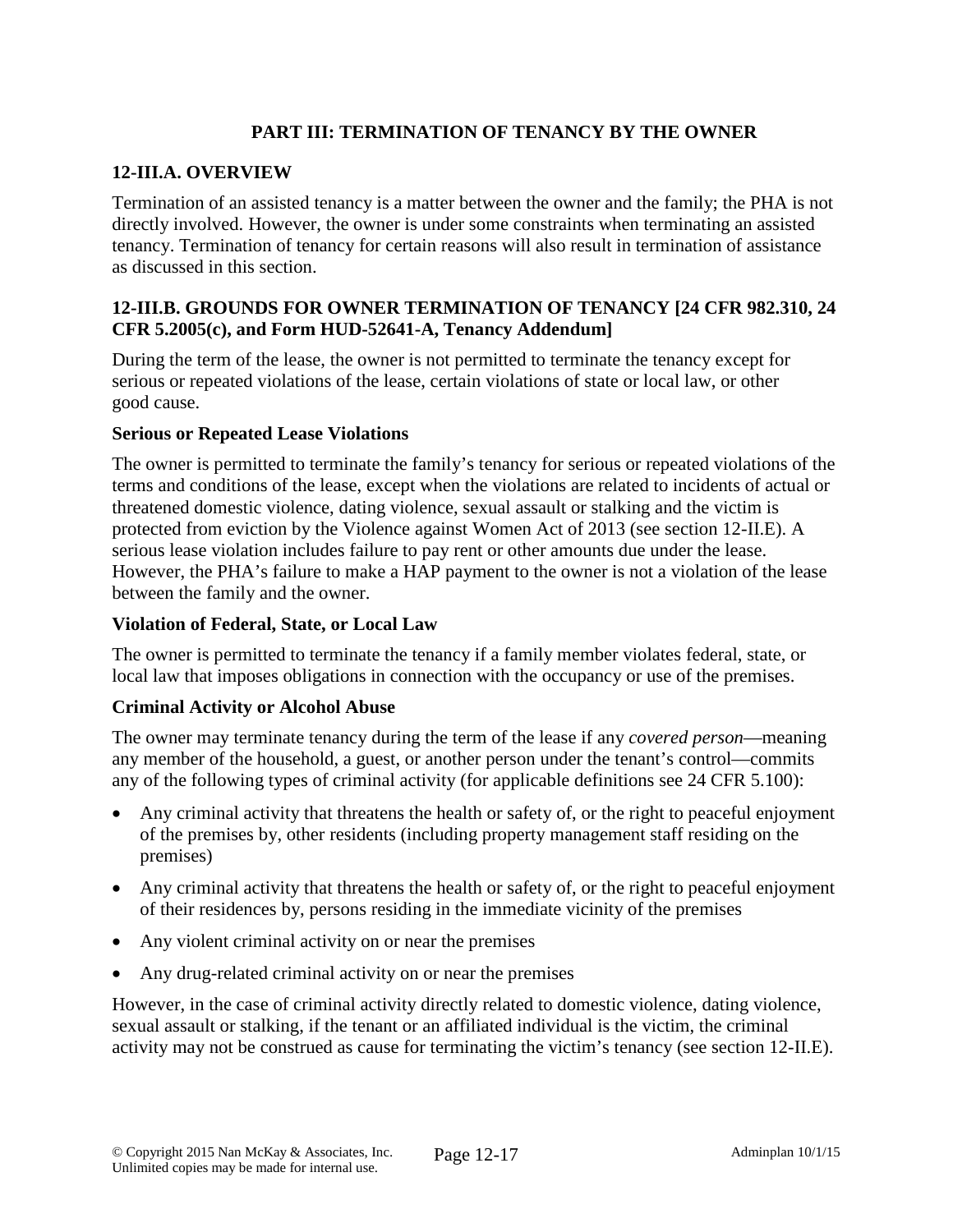The owner may terminate tenancy during the term of the lease if any member of the household is:

- Fleeing to avoid prosecution, custody, or confinement after conviction for a crime or an attempt to commit a crime that is a felony under the laws of the place from which the individual flees, or that, in the case of the State of New Jersey, is a high misdemeanor; or
- Violating a condition of probation or parole imposed under federal or state law.

The owner may terminate tenancy during the term of the lease if any member of the household has engaged in abuse of alcohol that threatens the health, safety, or right to peaceful enjoyment of the premises by other residents.

## *Evidence of Criminal Activity*

The owner may terminate tenancy and evict by judicial action a family for criminal activity by a covered person if the owner determines the covered person has engaged in the criminal activity, regardless of whether the covered person has been arrested or convicted for such activity and without satisfying the standard of proof used for a criminal conviction. This is the case except in certain incidents where the criminal activity directly relates to domestic violence, dating violence, sexual assault, or stalking, and the tenant or an affiliated individual is the victim or threatened victim of the domestic violence, dating violence, sexual assault, or stalking.

## **Other Good Cause**

During the initial lease term, the owner may not terminate the tenancy for "other good cause" unless the owner is terminating the tenancy because of something the family did or failed to do. During the initial lease term or during any extension term, other good cause includes the disturbance of neighbors, destruction of property, or living or housekeeping habits that cause damage to the unit or premises.

After the initial lease term, "other good cause" for termination of tenancy by the owner includes:

- Failure by the family to accept the offer of a new lease or revision
- The owner's desire to use the unit for personal or family use, or for a purpose other than as a residential rental unit
- A business or economic reason for termination of the tenancy (such as sale of the property, renovation of the unit, or desire to lease the unit at a higher rent)

After the initial lease term, the owner may give the family notice at any time, in accordance with the terms of the lease.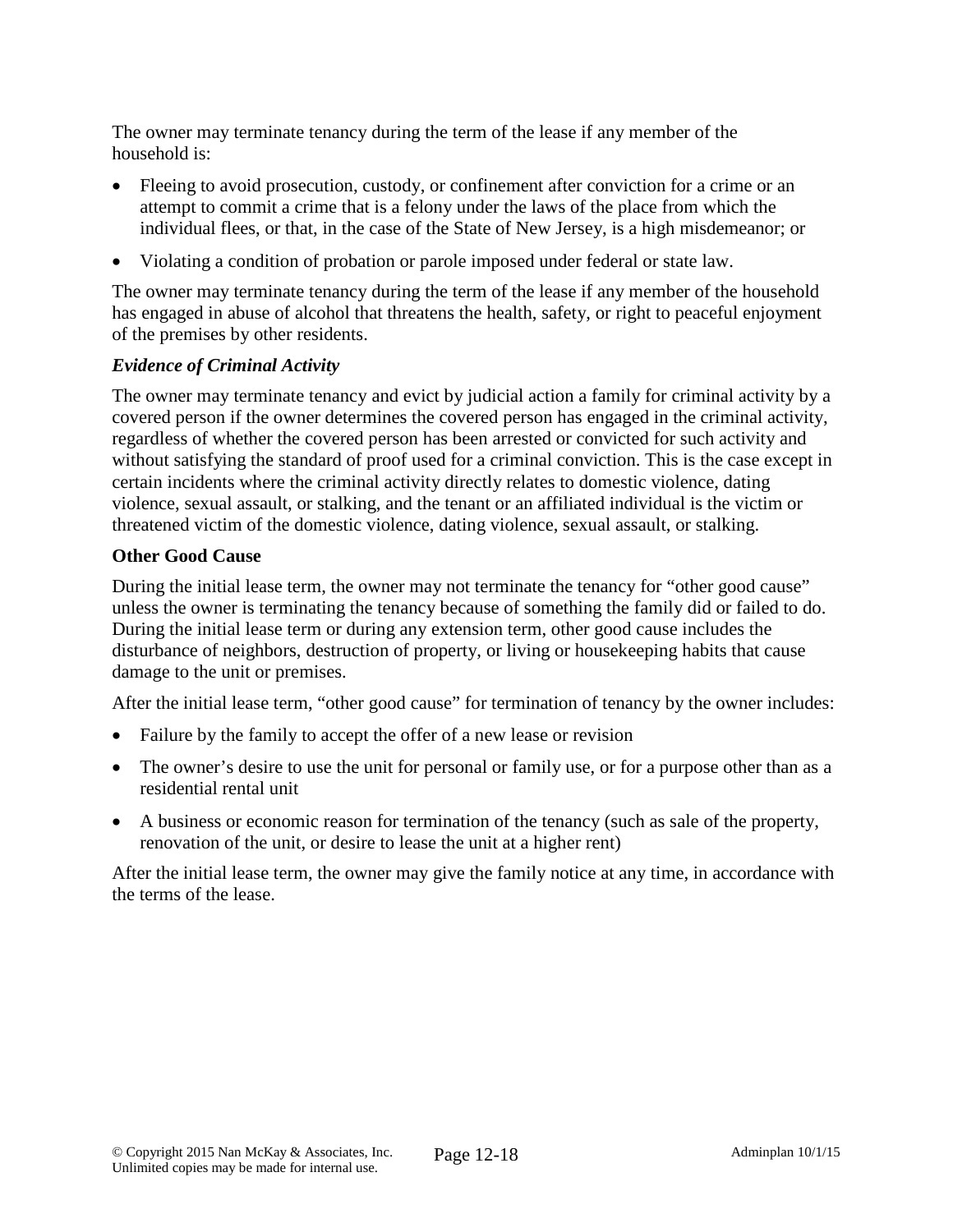# **12-III.C. EVICTION [24 CFR 982.310(e) and (f) and Form HUD-52641-A, Tenancy Addendum]**

The owner must give the tenant a written notice that specifies the grounds for termination of tenancy during the term of the lease. The tenancy does not terminate before the owner has given this notice, and the notice must be given at or before commencement of the eviction action.

The notice of grounds may be included in, or may be combined with, any owner eviction notice to the tenant.

Owner eviction notice means a notice to vacate, or a complaint or other initial pleading used under state or local law to commence an eviction action. The owner may only evict the tenant from the unit by instituting a court action. The owner must give the PHA a copy of any eviction notice at the same time the owner notifies the family. The family is also required to give the PHA a copy of any eviction notice (see Chapter 5).

#### PHA Policy

If the eviction action is finalized in court, the owner must provide the PHA with documentation related to the eviction, including notice of the eviction date, as soon as possible, but no later than 5 business days following the court-ordered eviction.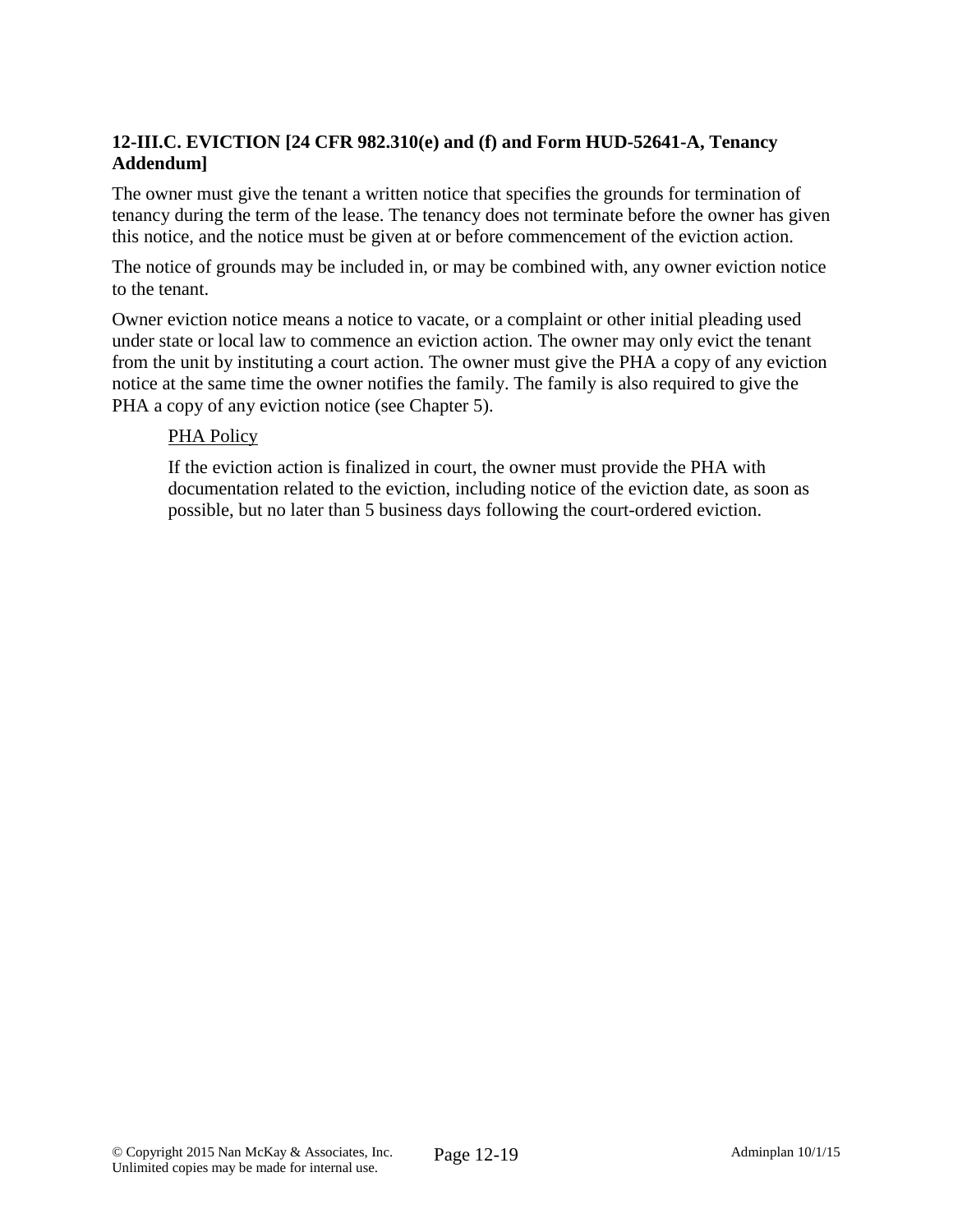# **12-III.D. DECIDING WHETHER TO TERMINATE TENANCY [24 CFR 982.310(h), 24 CFR 982.310(h)(4)]**

An owner who has grounds to terminate a tenancy is not required to do so, and may consider all of the circumstances relevant to a particular case before making a decision. These might include:

- The nature of the offending action
- The seriousness of the offending action;
- The effect on the community of the termination, or of the owner's failure to terminate the tenancy;
- The extent of participation by the leaseholder in the offending action;
- The effect of termination of tenancy on household members not involved in the offending activity;
- The demand for assisted housing by families who will adhere to lease responsibilities;
- The extent to which the leaseholder has shown personal responsibility and taken all reasonable steps to prevent or mitigate the offending action;
- The effect of the owner's action on the integrity of the program.

The owner may require a family to exclude a household member in order to continue to reside in the assisted unit, where that household member has participated in or been culpable for action or failure to act that warrants termination.

In determining whether to terminate tenancy for illegal use of drugs or alcohol abuse by a household member who is no longer engaged in such behavior, the owner may consider whether such household member is participating in or has successfully completed a supervised drug or alcohol rehabilitation program, or has otherwise been rehabilitated successfully (42 U.S.C. 13661). For this purpose, the owner may require the tenant to submit evidence of the household member's current participation in, or successful completion of, a supervised drug or alcohol rehabilitation program or evidence of otherwise having been rehabilitated successfully.

The owner's termination of tenancy actions must be consistent with the fair housing and equal opportunity provisions in 24 CFR 5.105.

An owner's decision to terminate tenancy for incidents related to domestic violence, dating violence, sexual assault or stalking is limited by the Violence against Women Act of 2013 (VAWA) and the conforming regulations in 24 CFR Part 5, Subpart L. (See section 12-II.E.)

# **12-III.E. EFFECT OF TENANCY TERMINATION ON THE FAMILY'S ASSISTANCE**

If a termination is not due to a serious or repeated violation of the lease, and if the PHA has no other grounds for termination of assistance, the PHA may issue a new voucher so that the family can move with continued assistance (see Chapter 10).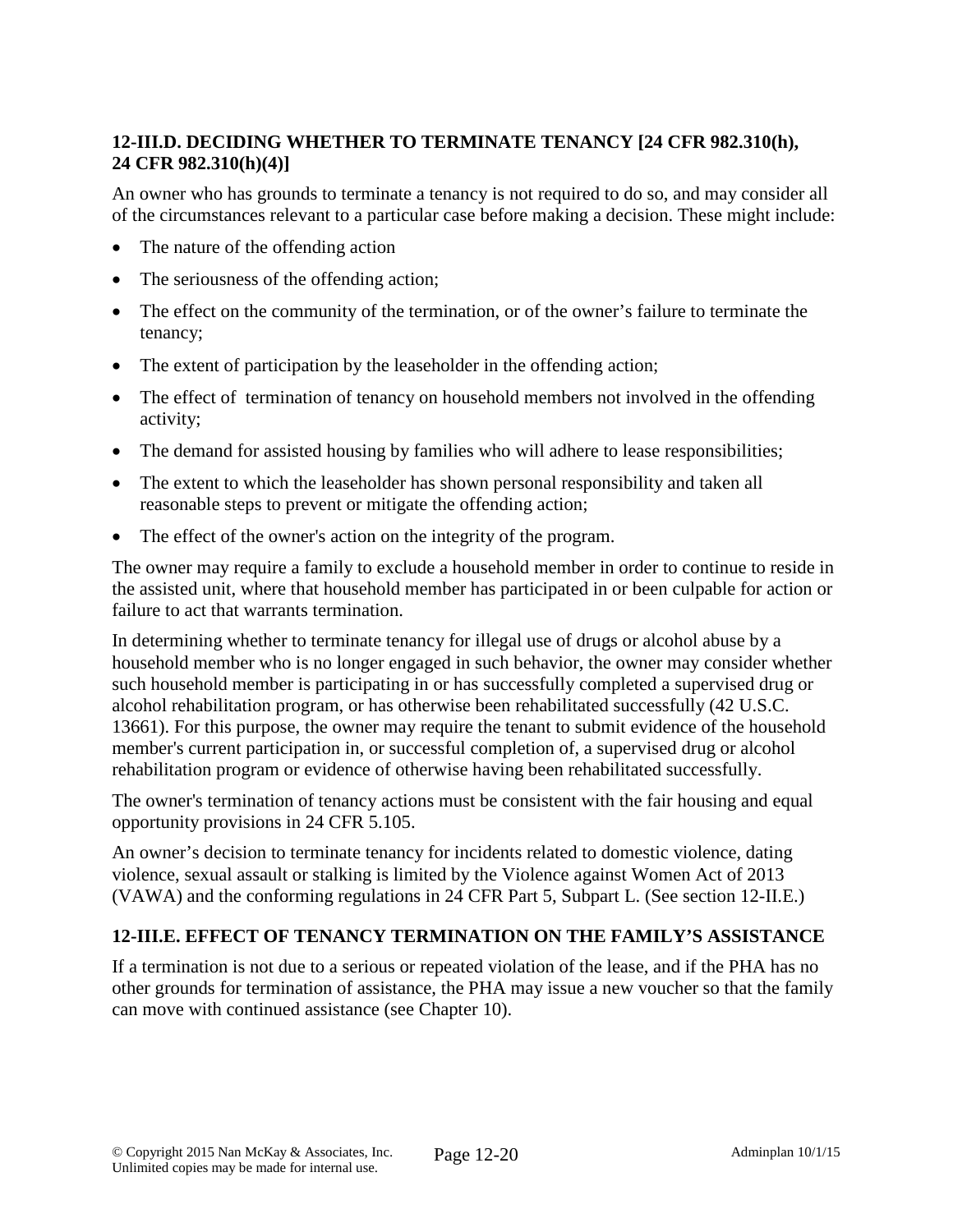# **EXHIBIT 12-1: STATEMENT OF FAMILY OBLIGATIONS**

Following is a listing of a participant family's obligations under the HCV program:

- The family must supply any information that the PHA or HUD determines to be necessary, including submission of required evidence of citizenship or eligible immigration status.
- The family must supply any information requested by the PHA or HUD for use in a regularly scheduled reexamination or interim reexamination of family income and composition.
- The family must disclose and verify social security numbers and sign and submit consent forms for obtaining information.
- Any information supplied by the family must be true and complete.
- The family is responsible for any Housing Quality Standards (HQS) breach by the family caused by failure to pay tenant-provided utilities or appliances, or damages to the dwelling unit or premises beyond normal wear and tear caused by any member of the household or guest.

#### PHA Policy

Damages beyond normal wear and tear will be considered to be damages which could be assessed against the security deposit.

- The family must allow the PHA to inspect the unit at reasonable times and after reasonable notice, as described in Chapter 8 of this plan.
- The family must not commit any serious or repeated violation of the lease.

#### PHA Policy

The PHA will determine if a family has committed serious or repeated violations of the lease based on available evidence, including but not limited to, a court-ordered eviction or an owner's notice to evict.

*Serious and repeated lease violations* will include, but not be limited to, nonpayment of rent, disturbance of neighbors, destruction of property, living or housekeeping habits that cause damage to the unit or premises, and criminal activity. Generally, the criterion to be used will be whether or not the reason for the eviction was the fault of the tenant or guests. Any incidents of, or criminal activity related to, domestic violence, dating violence, sexual assault or stalking will not be construed as serious or repeated lease violations by the victim  $[24 \text{ CFR } 5.2005(c)(1)].$ 

• The family must notify the PHA and the owner before moving out of the unit or terminating the lease.

#### PHA Policy

The family must comply with lease requirements regarding written notice to the owner. The family must provide written notice to the PHA at the same time the owner is notified.

- The family must promptly give the PHA a copy of any owner eviction notice.
- The family must use the assisted unit for residence by the family. The unit must be the family's only residence.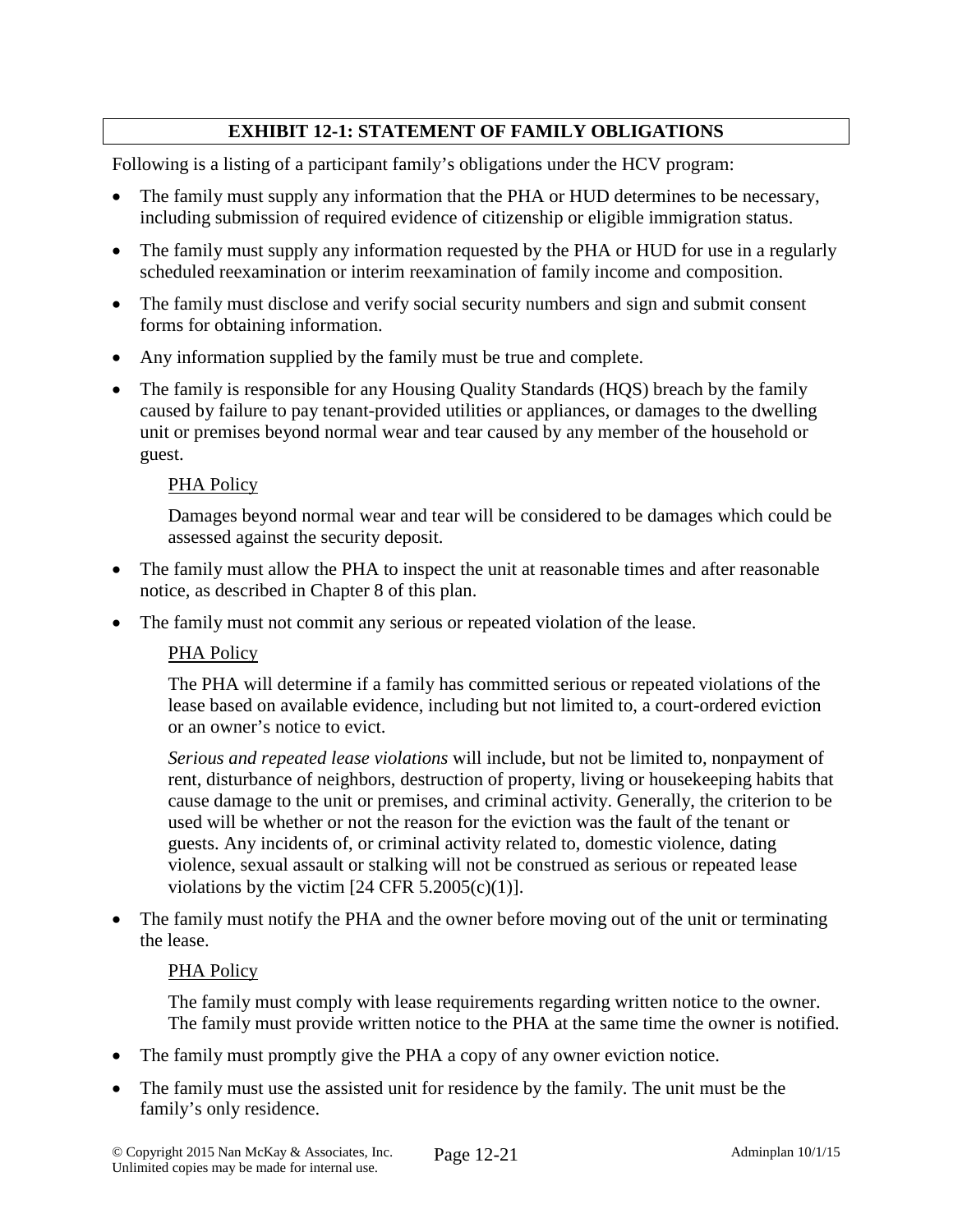The composition of the assisted family residing in the unit must be approved by the PHA. The family must promptly notify the PHA in writing of the birth, adoption, or court-awarded custody of a child. The family must request PHA approval to add any other family member as an occupant of the unit.

# PHA Policy

The request to add a family member must be submitted in writing and approved prior to the person moving into the unit. The PHA will determine eligibility of the new member in accordance with the policies in Chapter 3.

- The family must promptly notify the PHA in writing if any family member no longer lives in the unit.
- If the PHA has given approval, a foster child or a live-in aide may reside in the unit. The PHA has the discretion to adopt reasonable policies concerning residency by a foster child or a live-in aide, and to define when PHA consent may be given or denied. For policies related to the request and approval/disapproval of foster children, foster adults, and live-in aides, see Chapter 3 (Sections I.K and I.M), and Chapter 11 (Section II.B).
- The family must not sublease the unit, assign the lease, or transfer the unit.

## PHA Policy

Subleasing includes receiving payment to cover rent and utility costs by a person living in the unit who is not listed as a family member.

- The family must supply any information requested by the PHA to verify that the family is living in the unit or information related to family absence from the unit.
- The family must promptly notify the PHA when the family is absent from the unit.

## PHA Policy

Notice is required under this provision only when all family members will be absent from the unit for an extended period. An extended period is defined as any period greater than 30 calendar days. Written notice must be provided to the PHA at the start of the extended absence.

- The family must pay utility bills and provide and maintain any appliances that the owner is not required to provide under the lease [Form HUD-52646, Voucher].
- The family must not own or have any interest in the unit, (other than in a cooperative and owners of a manufactured home leasing a manufactured home space).
- Family members must not commit fraud, bribery, or any other corrupt or criminal act in connection with the program. (See Chapter 14, Program Integrity for additional information).
- Family members must not engage in drug-related criminal activity or violent criminal activity or other criminal activity that threatens the health, safety or right to peaceful enjoyment of other residents and persons residing in the immediate vicinity of the premises. See Chapter 12 for HUD and PHA policies related to drug-related and violent criminal activity.